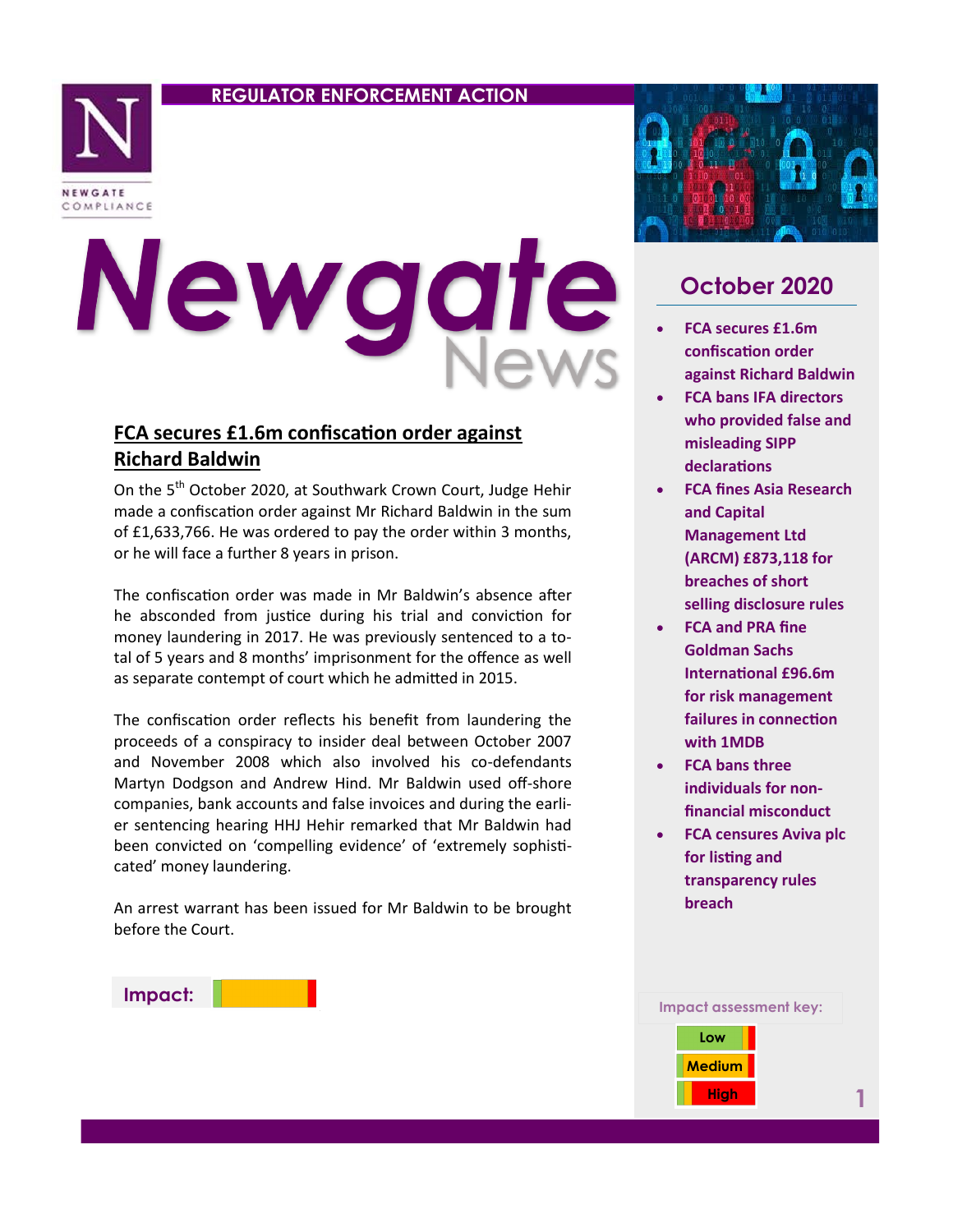**Newgate's advice:** *We encourage firms to ensure staff receive periodic refresher training on anti-money laundering, in addition to ensuring that the firm's Compliance Officer/MLRO has up to date records of staff's periodic affirmation pertaining to their understanding of the firm's AML policies and procedures.* 

*Firms should also be ensuring that it revisits its Money Laundering Risk Assessments and accompanying reports at least annually . This is to ensure it reflects the firms current risks concerning its client base, business activities and whether any Suspicious Activity Reports (SARs) have been reported to the National Crime Agency (NCA).* 

[https://www.fca.org.uk/news/press](https://www.fca.org.uk/news/press-releases/fca-secures-1-6m-confiscation-order-against-richard-baldwin)-releases/fca-secures-1-6m confiscation-order-against-richard-[baldwin](https://www.fca.org.uk/news/press-releases/fca-secures-1-6m-confiscation-order-against-richard-baldwin)

# **FCA bans IFA directors who provided false and misleading SIPP declarations**

The FCA has banned Peter Howson and John Butterfield from performing any regulated activity because of their roles in the submission of false and misleading information about customers' high net worth status.

Mr Howson and Mr Butterfield, who were both directors of the nowliquidated Vanguard Wealth Management Limited (Vanguard), submitted the information to self-invested personal pension (SIPP) provider, James Hay, which had no knowledge of their actions. Wealth Management Limited has no connection to the Vanguard Group.

FCA Executive Director of Enforcement and Market Oversight, Mark Steward, said: 'Both advisers knew, or should have known, that what they were doing lacked integrity and betrayed the high standards expected by the FCA. They have no place in the financial services industry.'

The FCA found that Mr Howson dishonestly deceived James Hay about the high net worth status of six customers by submitting fabricated information, including fabricating figures for fictitious properties. Between 26 February 2014 and 21 November 2014, Mr Howson also dishonestly submitted 27 high net worth declarations in which he falsely claimed to have seen evidence of the customers' net worth. In addition, in July 2013 and April 2014, Mr Howson dishonestly submitted false information relating to his own financial circumstances to the SIPP provider when submitting his own applications.

The FCA also found that between 6 March 2013 and 1 September 2014, Mr Butterfield submitted 48 high net worth declarations in which he falsely claimed he had seen evidence of the customers' net worth.

**Newgate's advice:** *Mr Howson and Mr Butterfield knowingly and repeatedly made these false declarations, and thereby increased the number of Vanguard customers who purchased Elysian Fuels PLC shares through their James Hay SIPPs. This generated substantial fees and commissions from which Mr Howson and Mr Butterfield benefitted. As a result of Mr Howson's and Mr Butterfield's actions, customers lost money. Mr Howson and Mr Butterfield lacked integrity and have been banned from carrying out any regulated activities.* 

*This enforcement case is an important example of how knowingly distributing false and misleading information is frowned heavily upon by the Regulator. Additionally, firms should continue to have appropriate procedures and documentation when onboarding clients to ensure they are correctly categorisation in order to receive services/ products because they fall within the appropriate target market.*

[https://www.fca.org.uk/news/](https://www.fca.org.uk/news/press-releases/fca-bans-ifa-directors-false-misleading-sipp-declarations) press-[releases/fca](https://www.fca.org.uk/news/press-releases/fca-bans-ifa-directors-false-misleading-sipp-declarations)-bans-ifadirectors-false-[misleading](https://www.fca.org.uk/news/press-releases/fca-bans-ifa-directors-false-misleading-sipp-declarations)-sipp[declarations](https://www.fca.org.uk/news/press-releases/fca-bans-ifa-directors-false-misleading-sipp-declarations)

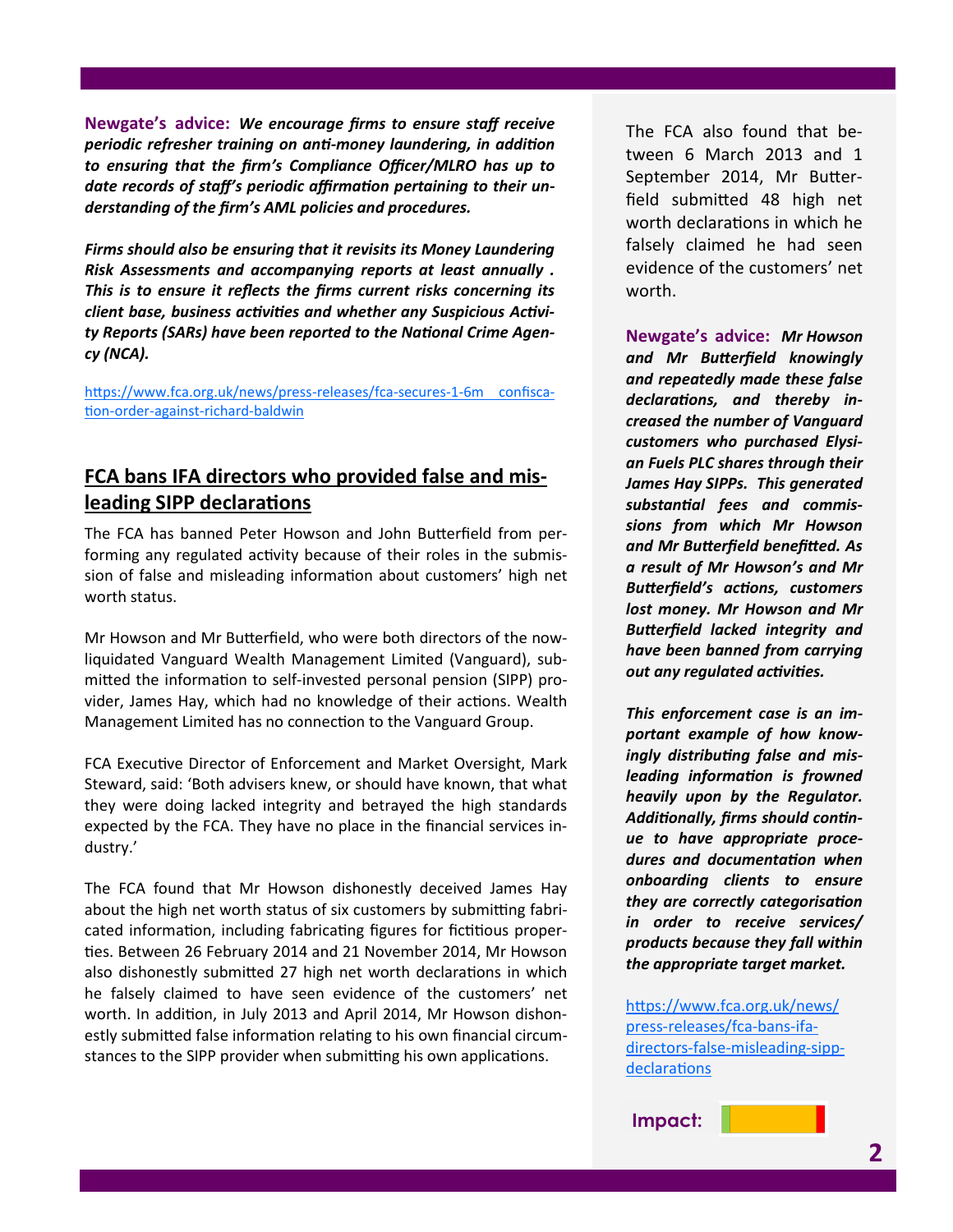## **FCA censures Aviva plc for listing and transparency rules breach**

The FCA has publicly censured Aviva plc for making an announcement that had the potential to mislead the market.

The announcement on 8 March 2018 (the Announcement) concerned Aviva's preliminary year-end results. The FCA's investigation into breaches of the Listing Rules and Transparency Rules found that the Announcement was reasonably capable of giving the impression that Aviva intended to take action to cancel at par value certain preference shares (which had been described at the time of issue in the early 1990s as "irredeemable").

At the time, the preference shares were trading above their par value and so the statement caused concern that holders would incur losses on cancellation. At the close of market on that day the market price for Aviva's preference shares fell between 20% and 26% as holders took action to sell at the above par market price. Retail investors made up a significant proportion of the preference shareholders affected.

Aviva made the Announcement when it had, in fact, formed no intention to cancel the preference shares in question. The impression given by the Announcement was not accurate. Aviva clarified its intentions in a further regulatory announcement on 23 March 2018 which expressly stated Aviva had decided to take no action to cancel the preference shares. A week later, Aviva also established a payment scheme for preference shareholders who sold their shares in the period between the Announcement and 22 March 2018 (inclusive) at a share price that was lower than the price to which the preference shares returned following 23 March 2018. This scheme was intended to put those shareholders in the same financial position they would have been in, had they sold their preference shares during this period.

Aviva's breach was 'serious and not intentional' and the FCA have chosen not to enforce more stringent measures (such as a financial penalty) other than a public censure because Aviva acted to redeem their breach by clarifying the announcement and proving a payment scheme for affected shareholders.

**Newgate's advice:** *Aviva failed to consider adequately how the announcement might be interpreted by the market, especially the holders of the preference shares.* 

*Firms are reminder to ensure that all forms of communication are fair, clear and not misleading. Please contact your Newgate consultant for general guidance on the content of any communications and/or financial promotions you intend to publish as well as guidance particularly related to the Listing and Transparency Rules.* 

[https://www.fca.org.uk/news/press](https://www.fca.org.uk/news/press-releases/fca-censures-aviva-plc-listing-and-transparency-rules-breach)-releases/fcacensures-aviva-plc-listing-and-[transparency](https://www.fca.org.uk/news/press-releases/fca-censures-aviva-plc-listing-and-transparency-rules-breach)-rules[breach](https://www.fca.org.uk/news/press-releases/fca-censures-aviva-plc-listing-and-transparency-rules-breach)

**Impact:**

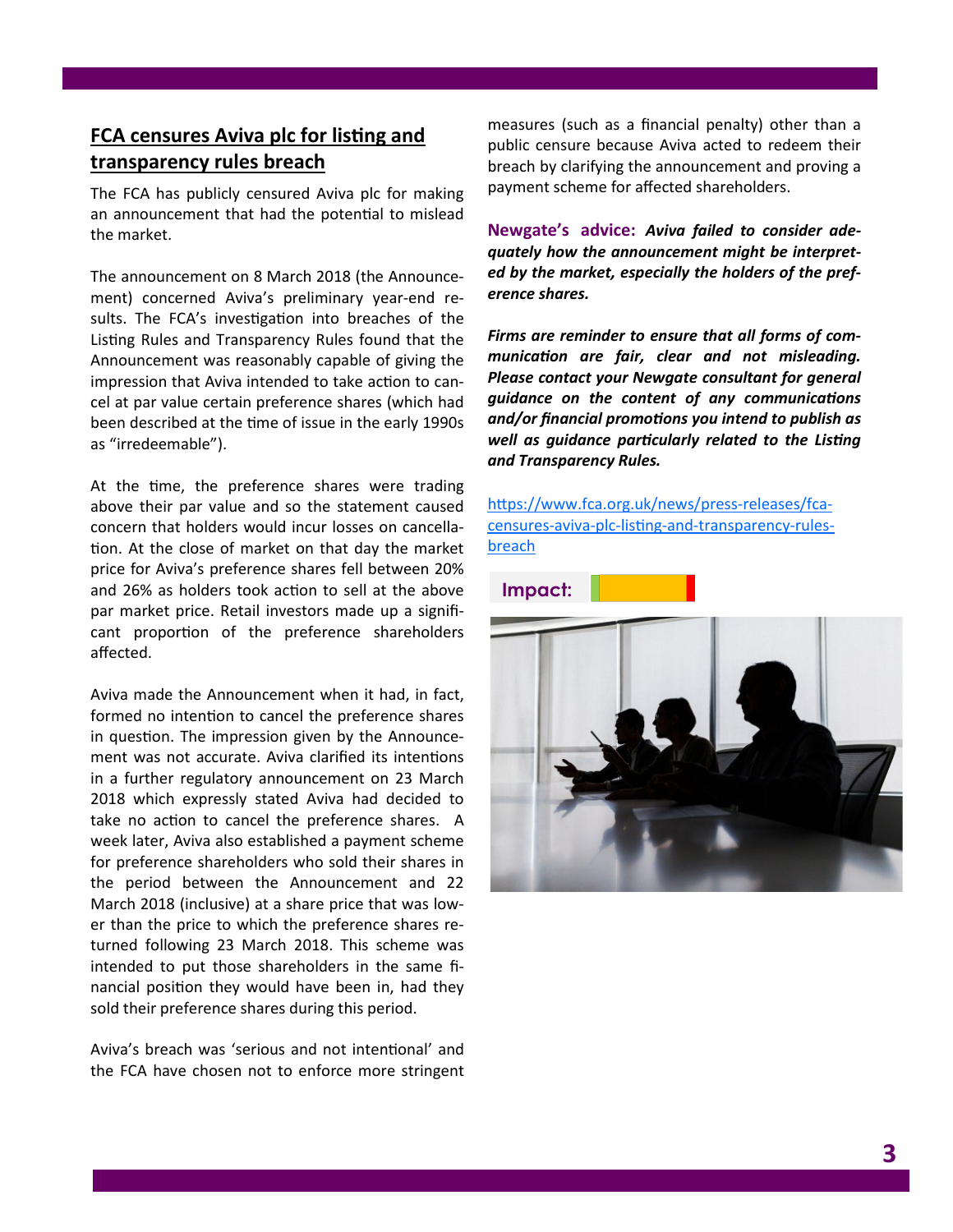# **FCA bans three individuals from working in the financial services industry for nonfinancial misconduct**

The FCA has prohibited Russell David Jameson, Mark Horsey, and Frank Cochran from working in the financial services industry following findings that they are not fit and proper. Each of them had been convicted of serious non-financial indictable offences while working in the financial services industry.

The FCA's Executive Director of Enforcement and Market Oversight commented on this case: ''The FCA expects high standards of character, probity and fitness and properness from those who operate in the financial services industry and will take action to ensure these standards are maintained.'

#### Russell David Jameson

Jameson was a financial adviser at an authorised firm and was approved by the FCA to hold various significant influence and customer facing functions at the firm.

In July 2018, Jameson was convicted of serious criminal offences involving the making, possession, and distribution of indecent images of children. Between January 2013 and August 2017, Jameson made thousands of indecent photographs of children and had thousands of such images in his possession, including films and images of the utmost severity. These offences were committed whilst Jameson was an approved person. Jameson was sentenced to five years' imprisonment, ordered to sign the sex offenders register indefinitely, and included in the list of individuals barred from working with children or vulnerable adults.

#### Mark Horsey

Horsey was the sole director and shareholder of an authorised financial advice firm with permission to conduct designated investment business (including advising on and arranging deals in investments) and insurance distribution. In September 2018, Horsey was convicted of voyeurism, contrary to the Sexual Offences Act 2003. Horsey had observed and video recorded his tenant having a shower without their consent. He committed the offence whilst he was an approved person. Horsey was sentenced to nine months' imprisonment, suspended for 18 months, required to complete 100 hours of unpaid work and 25 days of rehabilitation activity, and required to sign the sex offenders' register.

### Frank Cochran

Cochran was a director and shareholder of an authorised financial advice firm with permission to advise on pensions, mortgages, and investments. In April 2018, Cochran was convicted of sexual assault, engaging in controlling and coercive behaviour and an offence contrary to the Protection from Harassment Act 1997. These offences were committed whilst he was an approved person. Cochran was sentenced to seven years' imprisonment and required to sign the sex offenders' register.

**Newgate's advice:** *Mr Jameson, Mr Horsey and Mr Cochran proved themselves to be unfit to hold positions of seniority within the financial services sector. Firms are responsible for ensuring that their employees are fit and proper for the positions they hold and that they adhere to the Handbook (COCON) and also the SM&CR Conduct Rules, with those holding SMFroles subject to additional Conduct Rules as well as other due diligence such as Standard DBS checks. Please contact Newgate for more information on how you can ensure employees are fit and proper, received assistance in carrying out background checks and ensure certain SM&CR requirements are met by the revised deadline of March 31st 2021.*

[https://www.fca.org.uk/news/press](https://www.fca.org.uk/news/press-releases/fca-bans-three-individuals-working-financial-services-industry-non-financial-misconduct)-releases/fca-bansthree-[individuals](https://www.fca.org.uk/news/press-releases/fca-bans-three-individuals-working-financial-services-industry-non-financial-misconduct)-working-financial-services-industrynon-financial-[misconduct](https://www.fca.org.uk/news/press-releases/fca-bans-three-individuals-working-financial-services-industry-non-financial-misconduct)

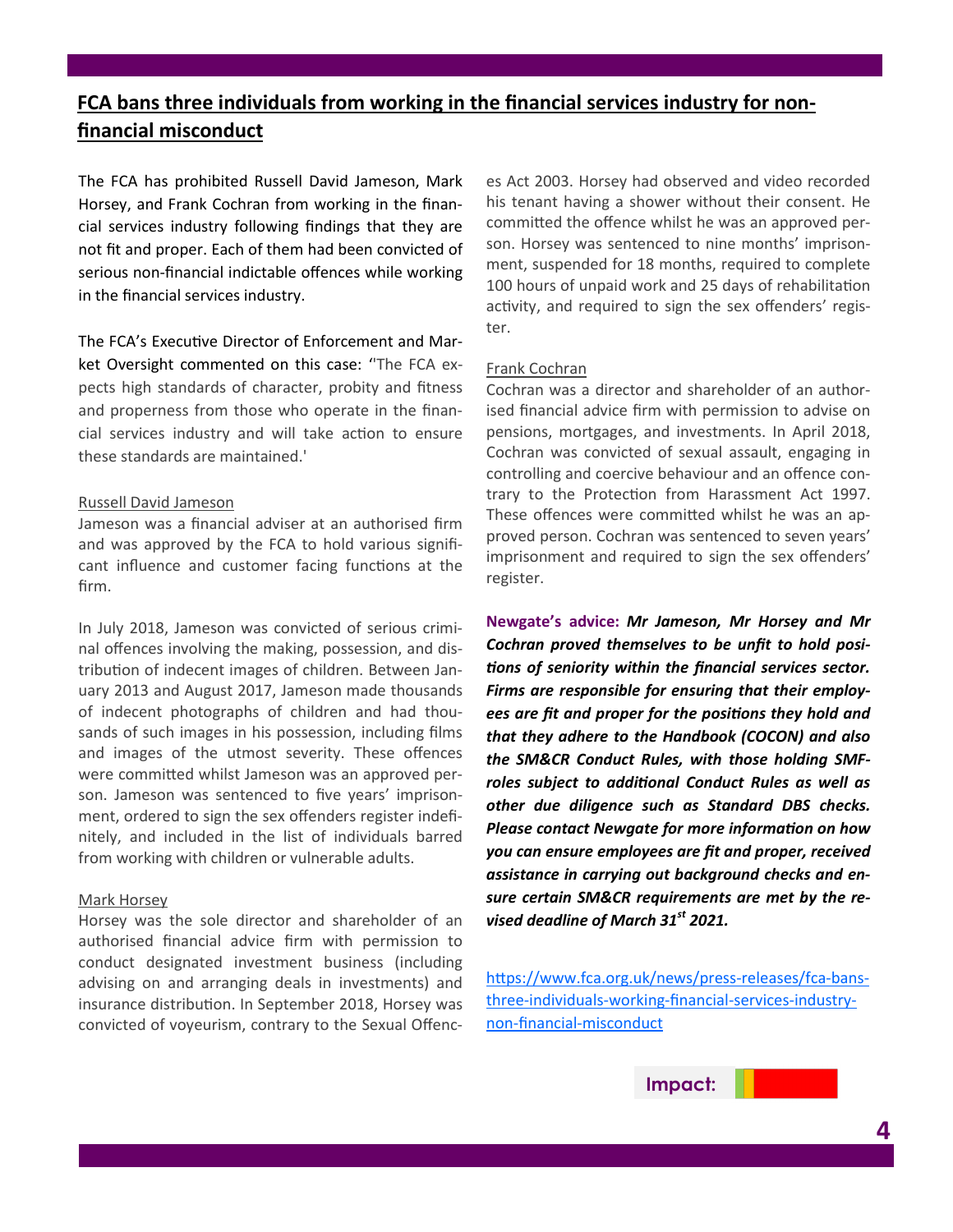# **FCA and PRA fine Goldman Sachs International £96.6m for risk management failures in connection with 1MDB**

The FCA and the Prudential Regulation Authority (PRA) have fined Goldman Sachs International (GSI) a total of £96.6 million (US\$126 million) for risk management failures connected to 1Malaysia Development Berhad (1MDB) and its role in three fund raising transactions for 1MDB. The FCA and PRA fines are part of a US\$2.9 billion globally coordinated resolution reached with the Goldman Sachs Group Inc. (GSG) and its subsidiaries.

1MDB is a Malaysian state-owned development company that has been at the centre of billion-dollar embezzlement allegations. GSI underwrote, purchased and arranged three bond transactions for 1MDB in 2012 and 2013 that raised a total of US\$6.5 billion for 1MDB. The 1MDB transactions were approved by global GSG committees that GSI participated in and were booked to GSI.

The 1MDB transactions involved clients and counterparties in jurisdictions with higher financial crime risk. GSI was also aware of the risk of involvement of a third party that GSI had serious concerns about. GSI failed to assess and manage risk to the standard that was required given the high-risk profile of the 1MDB transactions and failed to assess risk factors on a sufficiently holistic basis. GSI also failed to address allegations of bribery in 2013 and failed to manage allegations of misconduct in connection with 1MDB in 2015.

Mark Steward, FCA Executive Director of Enforcement and Market Oversight, said: 'Firms have a crucial role to play in tackling financial crime, and in helping to maintain the integrity of the financial system. GSI's failure to take appropriate action in this case shows that it did not take this responsibility seriously. When confronted with allegations of bribery and staff misconduct, the firm's mishandling allowed severe misconduct to go unaddressed.

There is no amnesty for firms that tackle financial crime poorly, and the size of GSI's fine reflects that.'

GSI agreed to resolve this case with the FCA and PRA, qualifying it for a 30% discount in the overall penalty imposed by both regulators. Without this discount, the FCA and PRA would have imposed a financial penalty of £69,012,000 (US\$90,000,000) each on GSI.

**Newgate's advice:** *Firms are reminded to ensure that they continue to adhere to the regulator's principles and rules. Where this case is concerned, particular attention is drawn to the fact that GSI failed to:*

- *Assess with due skill, care and diligence the risk factors that arose in each of the transactions on a sufficiently holistic basis;*
- *Assess and manage the risk of the involvement in the 1MDB bond transactions of a third party that GSI had serious concerns about; and*
- *Exercise due skill, care and diligence when managing allegations of bribery and misconduct in connection with the transactions.*

[https://www.fca.org.uk/news/press](https://www.fca.org.uk/news/press-releases/fca-pra-fine-goldman-sachs-international-risk-management-failures-1mdb)-releases/fca-pra-finegoldman-sachs-international-risk-[management](https://www.fca.org.uk/news/press-releases/fca-pra-fine-goldman-sachs-international-risk-management-failures-1mdb)-failures-[1mdb](https://www.fca.org.uk/news/press-releases/fca-pra-fine-goldman-sachs-international-risk-management-failures-1mdb)



**Impact:**